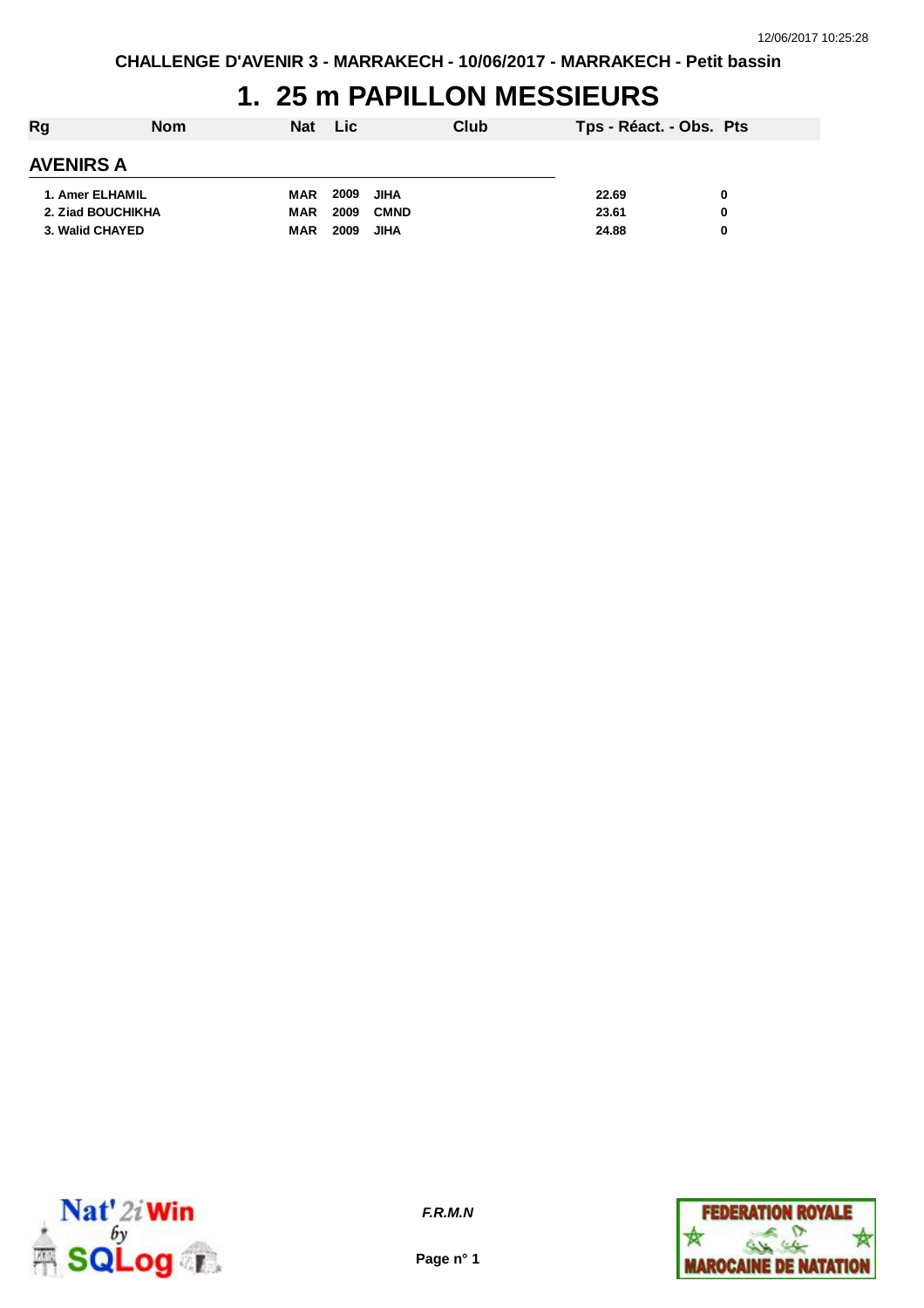# **2. 50 m PAPILLON DAMES**

| Rg                          | <b>Nom</b> | Nat        | Lic  |             | Club | Tps - Réact. - Obs. Pts |  |
|-----------------------------|------------|------------|------|-------------|------|-------------------------|--|
| <b>AVENIRS B</b>            |            |            |      |             |      |                         |  |
| <b>NC. Nohaila LAKHOUIL</b> |            | <b>MAR</b> | 2008 | <b>JIHA</b> |      | Dsg NI                  |  |



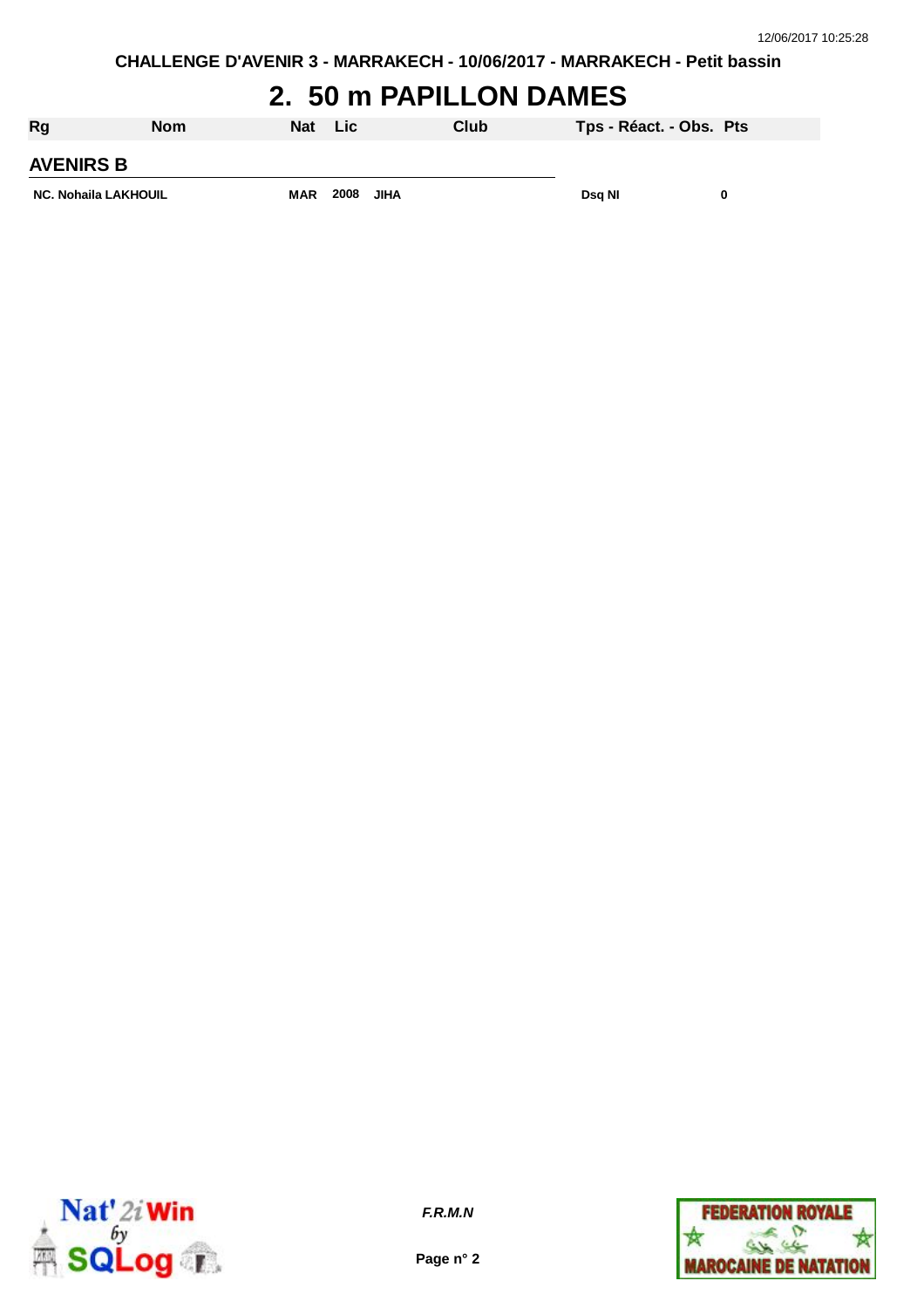## **3. 50 m PAPILLON MESSIEURS**

| Rg                     | <b>Nom</b> | <b>Nat</b> | <b>Lic</b> |            | Club | Tps - Réact. - Obs. Pts |    |  |
|------------------------|------------|------------|------------|------------|------|-------------------------|----|--|
| <b>AVENIRS B</b>       |            |            |            |            |      |                         |    |  |
| 1. Adam RACHID         |            | MAR        | 2008       | JIHA       |      | 55.50                   | 66 |  |
| 2. Ivad BOUROU         |            | MAR        | 2008       | <b>OCS</b> |      | 1:00.09                 | 52 |  |
| NC. Alae Allah HAOUACH |            | <b>MAR</b> | 2008       | KACM       |      | Frf n.d.                |    |  |



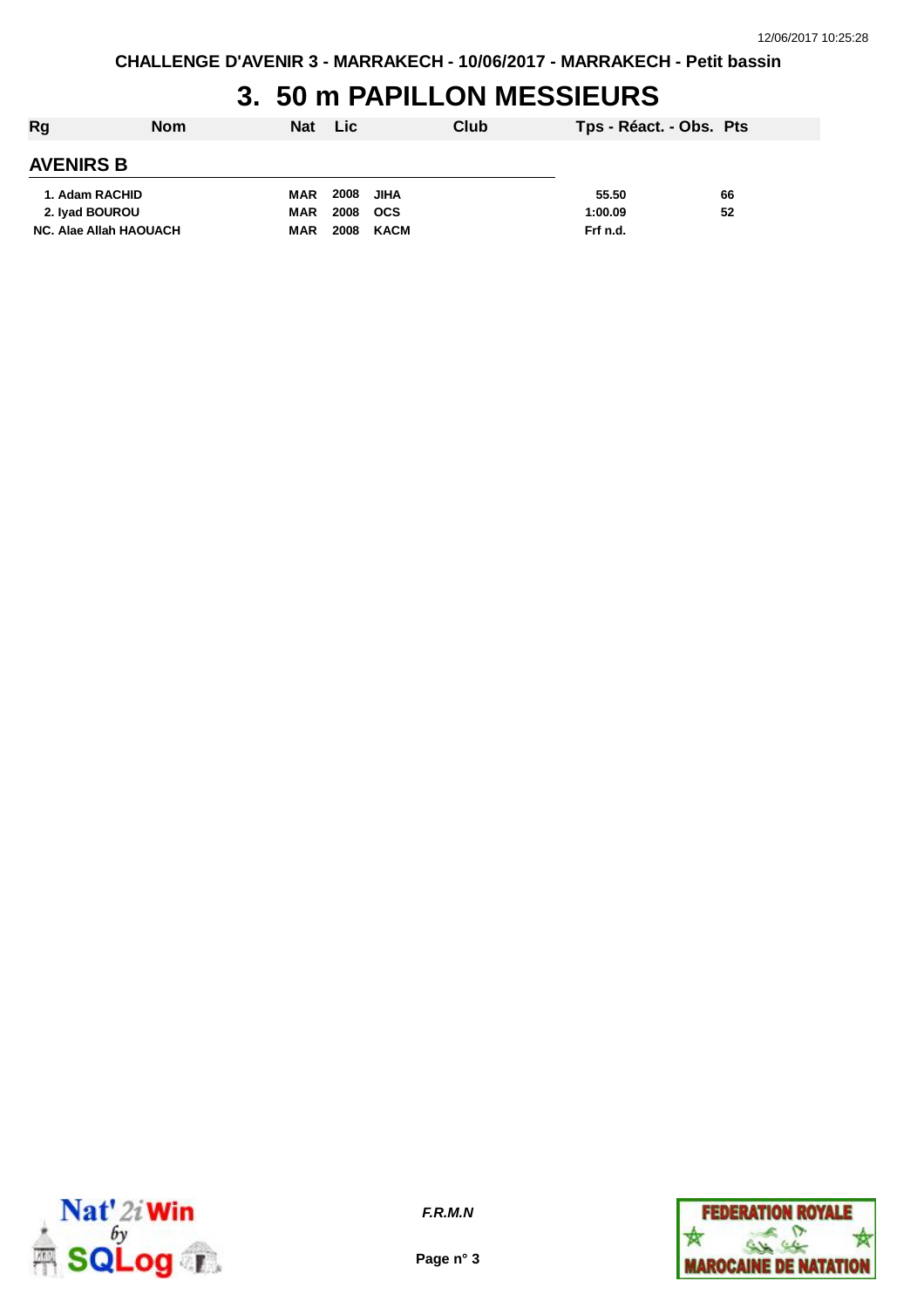# **4. 25 m DOS DAMES**

| Rg                         | <b>Nom</b> | <b>Nat</b> | <b>Lic</b> |               | Club | Tps - Réact. - Obs. Pts |   |
|----------------------------|------------|------------|------------|---------------|------|-------------------------|---|
| <b>AVENIRS A</b>           |            |            |            |               |      |                         |   |
| 1. Rihab BELGHERABAL       |            | <b>MAR</b> | 2009       | <b>JIHA</b>   |      | 25.92                   | 0 |
| 2. Manar ELOUSDI           |            | <b>MAR</b> | 2010       | <b>JIHA</b>   |      | 26.66                   | 0 |
| 3. Marwa HINDI             |            | <b>MAR</b> | 2009       | <b>ASAMIN</b> |      | 26.95                   | 0 |
| 4. Aya OUTALEB             |            | <b>MAR</b> | 2009       | <b>ASAMIN</b> |      | 27.22                   | 0 |
| 5. Kawtar NADIR            |            | <b>MAR</b> | 2009       | <b>KACM</b>   |      | 29.42                   | 0 |
| 6. Yasmine QUANANE         |            | <b>MAR</b> | 2009       | <b>JIHA</b>   |      | 29.56                   | 0 |
| 7. Radia BAHMOUCH          |            | <b>MAR</b> | 2010       | <b>KACM</b>   |      | 29.63                   | 0 |
| 8. Chainez MAHJOUBI        |            | <b>MAR</b> | 2010       | <b>ASAMIN</b> |      | 34.34                   | 0 |
| 8. Khouloud ELIOUJ         |            | <b>MAR</b> | 2010       | <b>KACM</b>   |      | 34.34                   | 0 |
| 10. Manar Elhouda FARTAL   |            | <b>MAR</b> | 2009       | <b>KACM</b>   |      | 38.41                   | 0 |
| <b>11. Imane ECHEMMAKH</b> |            | <b>MAR</b> | 2009       | <b>KACM</b>   |      | 39.00                   | 0 |
| <b>NC. Wiam BARCHAH</b>    |            | <b>MAR</b> | 2009       | <b>JIHA</b>   |      | Frf n.d.                |   |
| <b>NC. Asmae KHECHOUBI</b> |            | <b>MAR</b> | 2009       | <b>KACM</b>   |      | Frf n.d.                |   |
| <b>NC. Maryam HRILLY</b>   |            | MAR        | 2010       | <b>JIHA</b>   |      | Dsq NI                  | 0 |





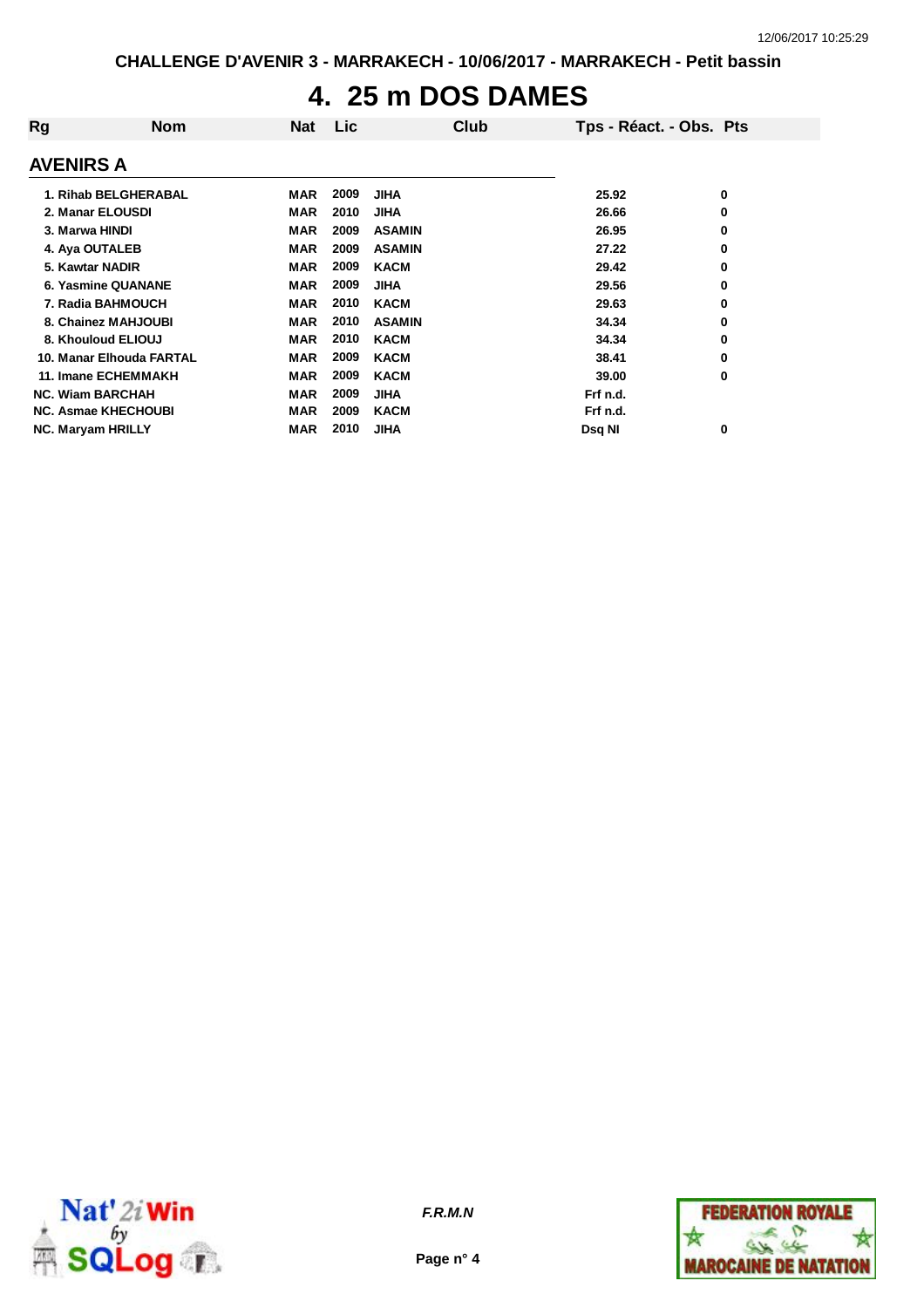#### **5. 25 m DOS MESSIEURS**

| <b>Nom</b>                   | <b>Nat</b> | Lic  |               | Club | Tps - Réact. - Obs. Pts |   |
|------------------------------|------------|------|---------------|------|-------------------------|---|
|                              |            |      |               |      |                         |   |
| 1. Elmehdi ELKHOMSI          | MAR        | 2010 | <b>CKM</b>    |      | 25.44                   | 0 |
| 2. Islam LAKHDAR             | <b>MAR</b> | 2009 | <b>KACM</b>   |      | 26.09                   | 0 |
| 3. Ziad LAMZOUGUI            | <b>MAR</b> | 2010 | <b>JIHA</b>   |      | 27.41                   | 0 |
| 4. Samy AHNAKACH             | <b>MAR</b> | 2009 | <b>JIHA</b>   |      | 28.64                   | 0 |
| 5. Adam NADIR                | <b>MAR</b> | 2009 | <b>KACM</b>   |      | 29.31                   | 0 |
| 6. Imam DAOUAH               | <b>MAR</b> | 2010 | <b>ASAMIN</b> |      | 31.81                   | 0 |
| 7. Aamr AKROUD               | <b>MAR</b> | 2009 | <b>ASAMIN</b> |      | 31.92                   | 0 |
| 8. Rida ERROUKHOU            | <b>MAR</b> | 2009 | <b>ASAMIN</b> |      | 33.81                   | 0 |
| 9. Othman HAFID              | <b>MAR</b> | 2009 | <b>KACM</b>   |      | 34.36                   | 0 |
|                              | <b>MAR</b> | 2009 | <b>KACM</b>   |      | 34.38                   | 0 |
| 11. Yanis SABILE             | <b>MAR</b> | 2009 | <b>KACM</b>   |      | 35.04                   | 0 |
| 12. Mohamed Ali EL HAKOUMI   | <b>MAR</b> | 2009 | <b>KACM</b>   |      | 35.66                   | 0 |
| <b>13. Idriss LALAOUI</b>    | <b>MAR</b> | 2010 | <b>JIHA</b>   |      | 35.69                   | 0 |
| 14. Abdollah LALAOUI         | <b>MAR</b> | 2010 | <b>JIHA</b>   |      | 38.19                   | 0 |
| 15. Aymane AMOTFI            | <b>MAR</b> | 2010 | <b>KACM</b>   |      | 39.69                   | 0 |
| <b>NC. Abdollah MESAOUDI</b> | <b>MAR</b> | 2009 | <b>JIHA</b>   |      | Frf n.d.                |   |
| <b>NC. Rayane LAARIBYA</b>   | <b>MAR</b> | 2009 | <b>JIHA</b>   |      | Frf n.d.                |   |
|                              |            |      |               |      |                         |   |



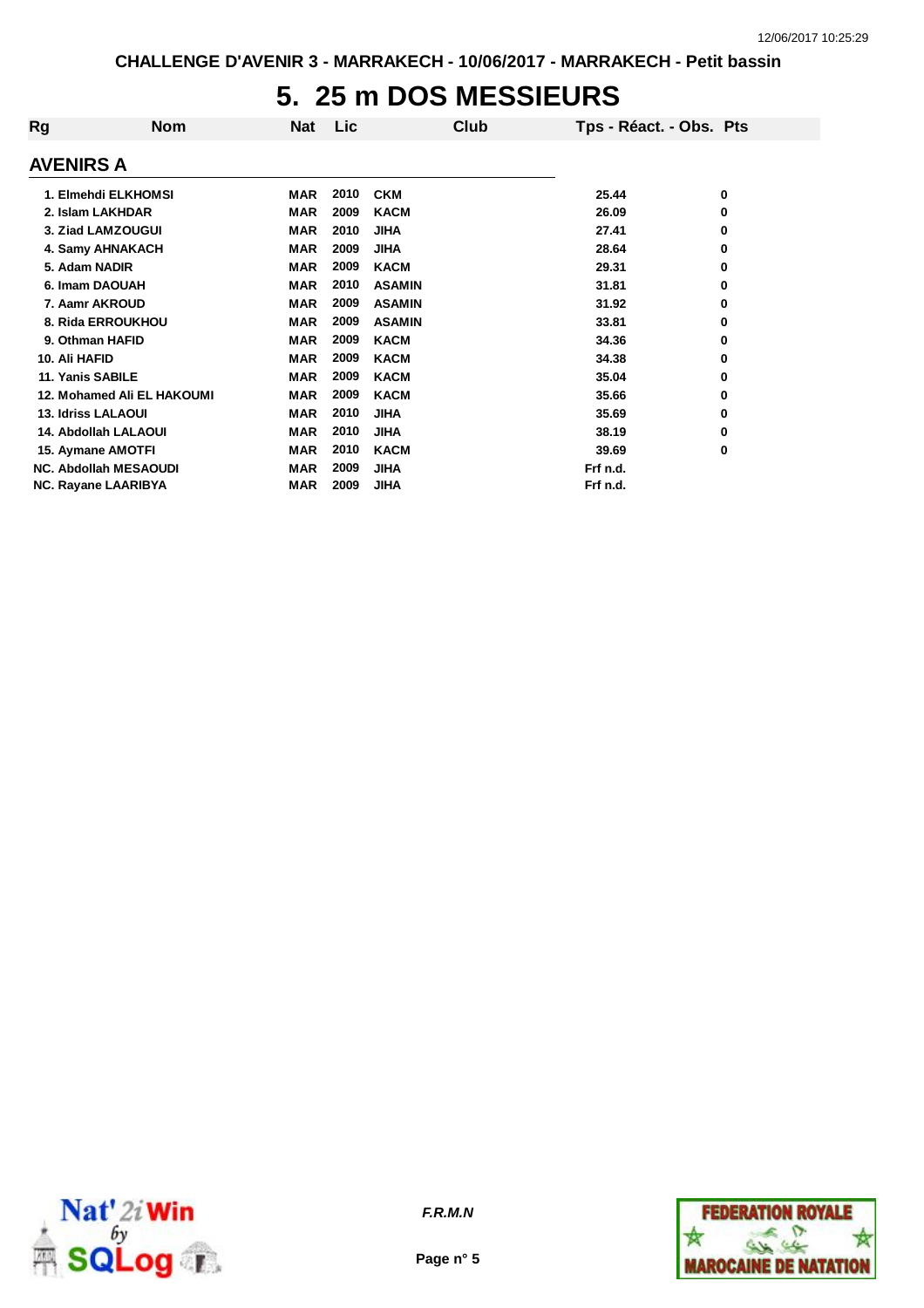# **6. 50 m DOS DAMES**

| Rg                       | <b>Nom</b> | Nat        | Lic  |               | Club | Tps - Réact. - Obs. Pts |    |
|--------------------------|------------|------------|------|---------------|------|-------------------------|----|
| <b>AVENIRS B</b>         |            |            |      |               |      |                         |    |
| 1. Nour Elyakout JAMIM   |            | MAR        | 2008 | <b>JIHA</b>   |      | 59.41                   | 94 |
| 2. Marwa KHALIL          |            | <b>MAR</b> | 2008 | <b>JIHA</b>   |      | 1:00.38                 | 90 |
| 3. Ibtissam BOURAS       |            | <b>MAR</b> | 2008 | <b>ASAMIN</b> |      | 1:01.85                 | 83 |
| 4. Yasmine ED DRIEF      |            | <b>MAR</b> | 2008 | <b>KACM</b>   |      | 1:02.34                 | 81 |
| 5. Youmna OUNACEUR       |            | <b>MAR</b> | 2008 | <b>CMND</b>   |      | 1:03.23                 | 78 |
| 6. Imane BNITTO          |            | <b>MAR</b> | 2008 | <b>KACM</b>   |      | 1:03.81                 | 76 |
| 7. Maroua ENNACHAT       |            | <b>MAR</b> | 2008 | <b>KACM</b>   |      | 1:05.18                 | 71 |
| 8. Ghita JAABARI         |            | <b>MAR</b> | 2008 | <b>JIHA</b>   |      | 1:05.91                 | 69 |
| 9. Inasse BENLAMINE      |            | <b>MAR</b> | 2008 | <b>ASNS</b>   |      | 1:06.23                 | 68 |
| 10. Kenza KANOUN         |            | <b>MAR</b> | 2008 | <b>ASAMIN</b> |      | 1:06.98                 | 65 |
| 11. Ghita CHABBA         |            | MAR        | 2008 | <b>KACM</b>   |      | 1:16.22                 | 44 |
| <b>NC. Hiba JELLOULI</b> |            | MAR        | 2008 | <b>JIHA</b>   |      | Dsg NI                  | 0  |



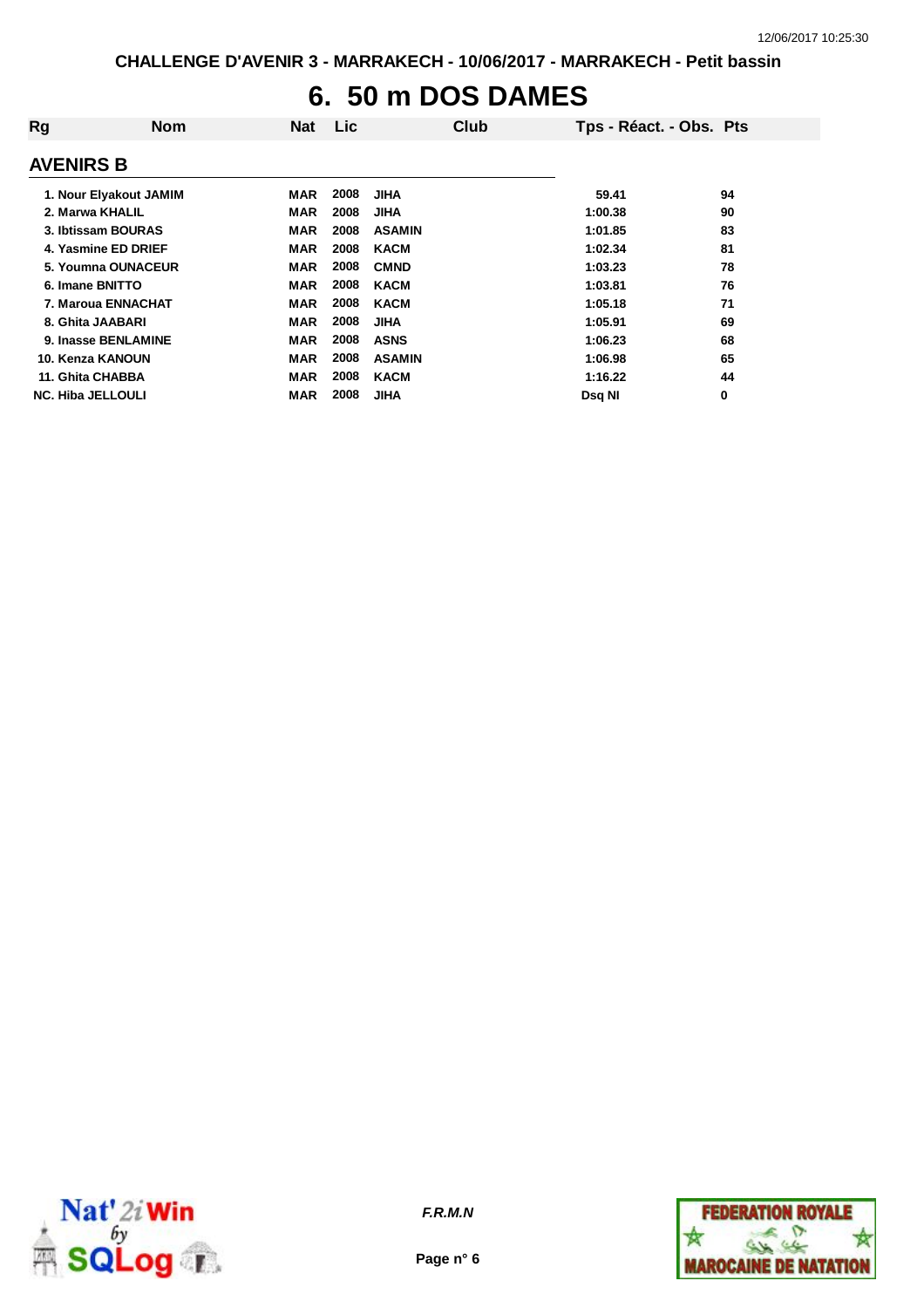### **7. 50 m DOS MESSIEURS**

| Rg                          | <b>Nom</b> | Nat        | <b>Lic</b> |               | Club | Tps - Réact. - Obs. Pts |     |
|-----------------------------|------------|------------|------------|---------------|------|-------------------------|-----|
| <b>AVENIRS B</b>            |            |            |            |               |      |                         |     |
| 1. Karim EL KADIRI          |            | MAR        | 2008       | <b>ASAMIN</b> |      | 51.12                   | 104 |
| 2. Mohammed BKHIBKHI        |            | <b>MAR</b> | 2008       | <b>CMND</b>   |      | 53.91                   | 88  |
| 3. Othmane HALOUK           |            | <b>MAR</b> | 2008       | <b>ASAMIN</b> |      | 56.09                   | 78  |
| 4. Omar LEMKHOUDEM          |            | <b>MAR</b> | 2008       | <b>ASNS</b>   |      | 59.91                   | 64  |
| 5. Adam DIYANE              |            | <b>MAR</b> | 2008       | <b>JIHA</b>   |      | 1:00.33                 | 63  |
| 6. Fadi BARDACH             |            | <b>MAR</b> | 2008       | <b>KACM</b>   |      | 1:02.70                 | 56  |
| 7. Ouadie ZIDANI            |            | <b>MAR</b> | 2008       | <b>ASAMIN</b> |      | 1:05.41                 | 49  |
| 8. Ismael DE LA TORRE       |            | <b>MAR</b> | 2008       | <b>JIHA</b>   |      | 1:05.88                 | 48  |
| 9. Nassime DADDA            |            | <b>MAR</b> | 2008       | JIHA          |      | 1:05.89                 | 48  |
| 10. Abdessamia ELGHAGHAY    |            | <b>MAR</b> | 2008       | <b>KACM</b>   |      | 1:10.07                 | 40  |
| 11. Zakaria HOUARI          |            | <b>MAR</b> | 2008       | <b>KACM</b>   |      | 1:16.56                 | 30  |
| <b>NC. Anas ELHASSNAOUI</b> |            | <b>MAR</b> | 2008       | <b>ASNS</b>   |      | Dsq NI                  | 0   |
| <b>NC. Ilyas AMAZOUZ</b>    |            | MAR        | 2008       | <b>KACM</b>   |      | Dsq NI                  | 0   |



**Page n° 7**

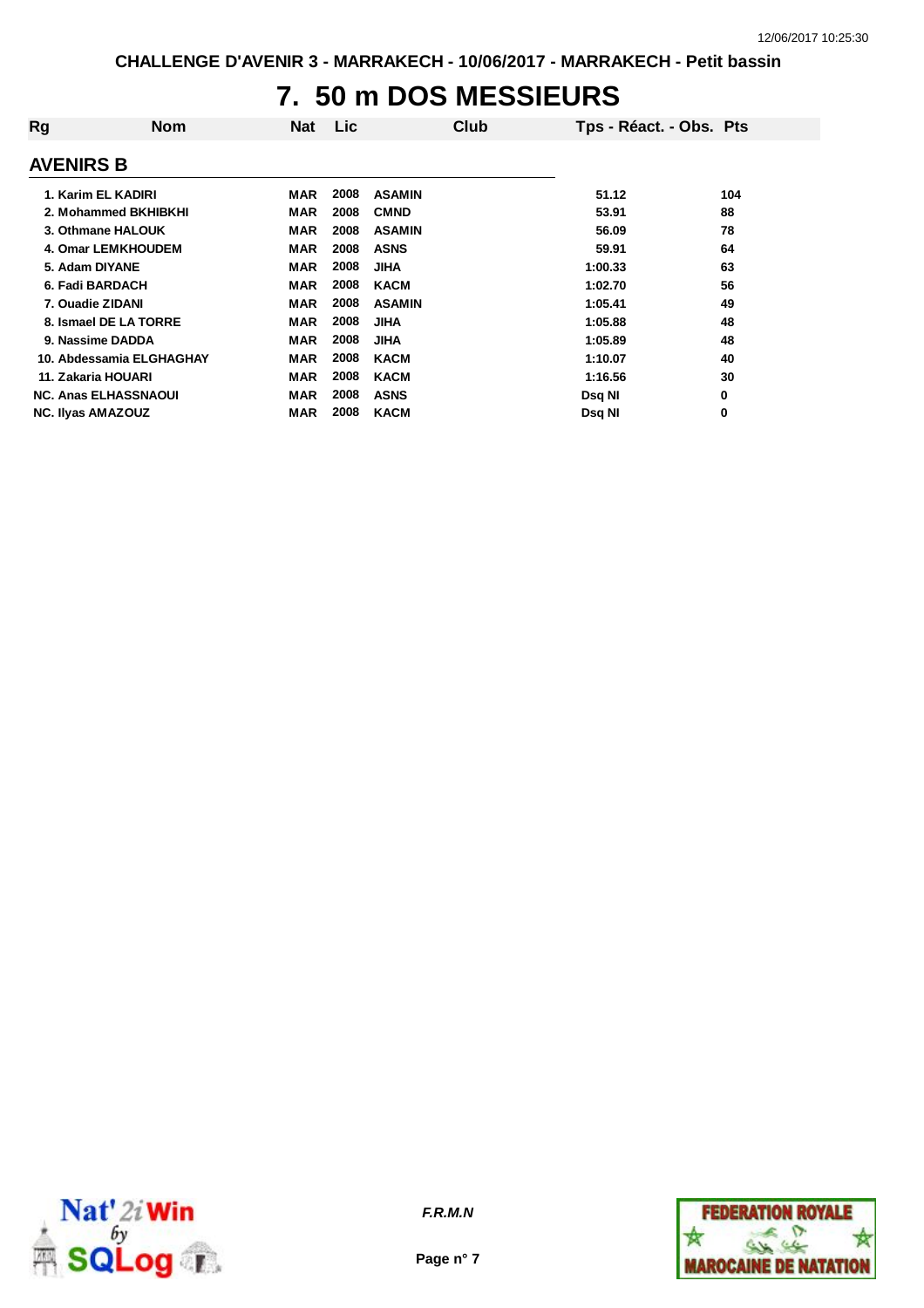#### **8. 25 m BRASSE DAMES**

| Rg                         | <b>Nom</b> | Nat Lic    |      |             | Club | Tps - Réact. - Obs. Pts |   |
|----------------------------|------------|------------|------|-------------|------|-------------------------|---|
| <b>AVENIRS A</b>           |            |            |      |             |      |                         |   |
| 1. Safae SAHMAD            |            | MAR        | 2009 | ASNS        |      | 30.21                   | 0 |
| NC. Lalla Arwa LALAOUI     |            | MAR        | 2009 | <b>JIHA</b> |      | Disqual.                | 0 |
| <b>NC. Yasmine QUANANE</b> |            | <b>MAR</b> | 2009 | <b>JIHA</b> |      | Disqual.                | 0 |
| <b>NC. Marwa EDDOUNNE</b>  |            | <b>MAR</b> | 2009 | <b>JIHA</b> |      | Disqual.                | 0 |



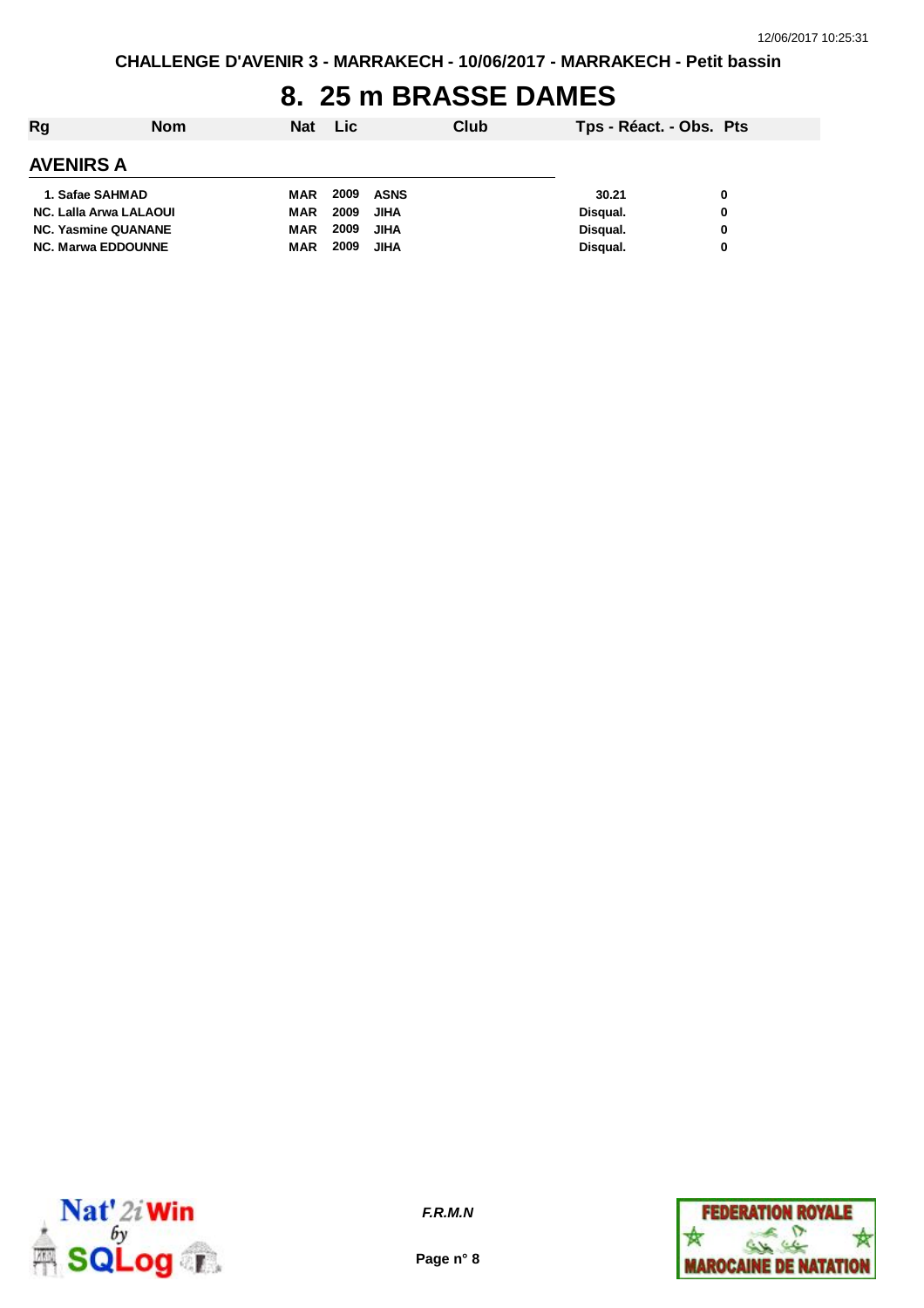## **9. 25 m BRASSE MESSIEURS**

| Rg                     | <b>Nom</b> | Nat Lic    |      |             | Club | Tps - Réact. - Obs. Pts |   |
|------------------------|------------|------------|------|-------------|------|-------------------------|---|
| <b>AVENIRS A</b>       |            |            |      |             |      |                         |   |
| 1. Islam LAKHDAR       |            | MAR        |      | 2009 KACM   |      | 30.04                   | 0 |
| 2. Jad Imrane OURTANE  |            | MAR        | 2010 | <b>CMND</b> |      | 31.53                   | 0 |
| <b>NC. Zaid ALIOUI</b> |            | <b>MAR</b> | 2010 | <b>ASNS</b> |      | Dsg NI                  | 0 |



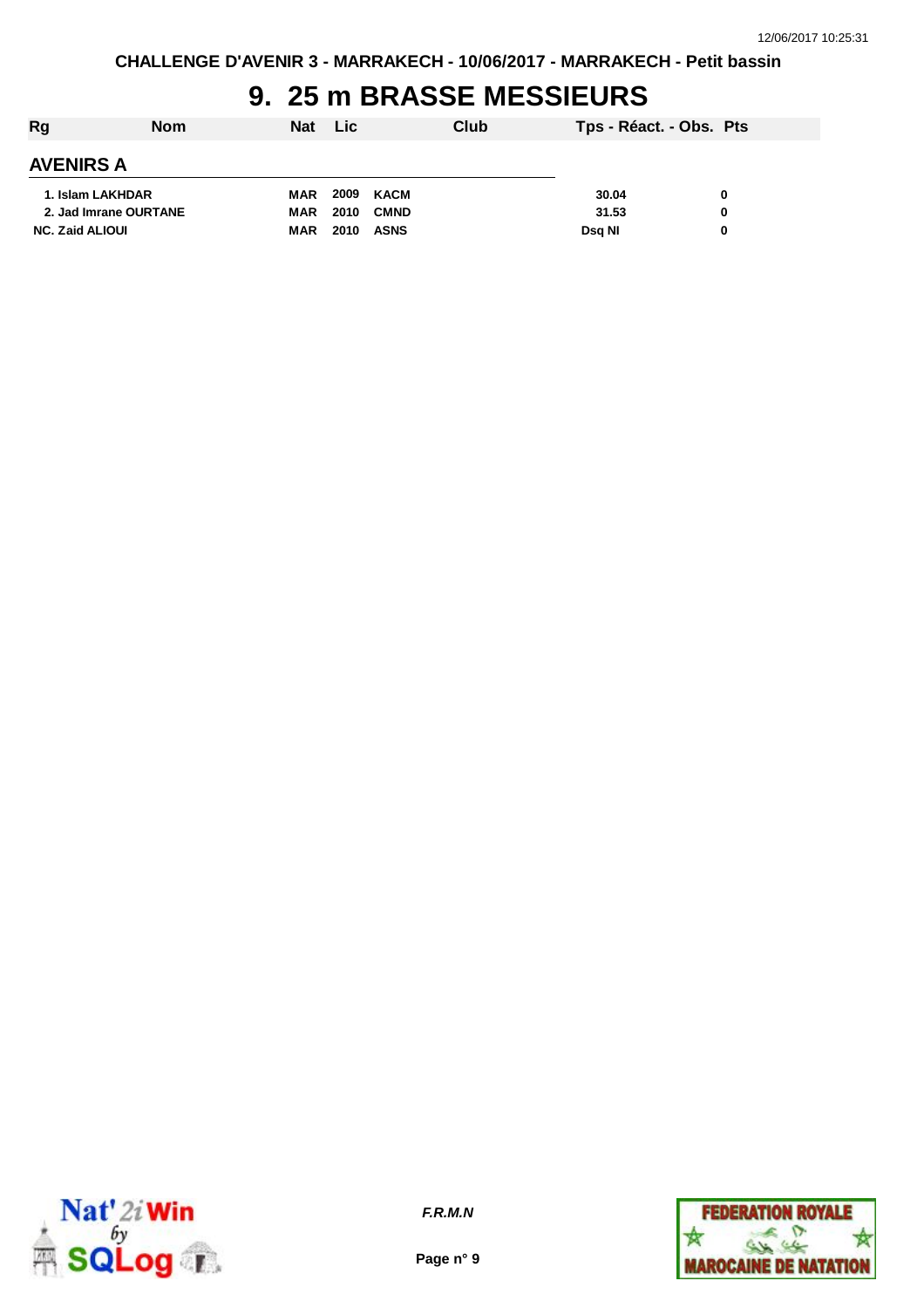#### **10. 50 m BRASSE DAMES**

| Rg                      | <b>Nom</b> | <b>Nat</b> | <b>Lic</b>       |             | Club | Tps - Réact. - Obs. Pts |    |
|-------------------------|------------|------------|------------------|-------------|------|-------------------------|----|
| <b>AVENIRS B</b>        |            |            |                  |             |      |                         |    |
| 1. Aya DRIBI ALAOUI     |            | MAR        | <b>2008 ASNS</b> |             |      | 1:05.22                 | 95 |
| 2. Zineb LAAOUIDI       |            | MAR        | 2008             | <b>JIHA</b> |      | 1:16.00                 | 60 |
| <b>NC. Imane BNITTO</b> |            | <b>MAR</b> | 2008             | KACM        |      | Dsg VI                  | 0  |
| <b>NC. Ghita CHABBA</b> |            | <b>MAR</b> | 2008             | KACM        |      | Dsg VI                  | 0  |



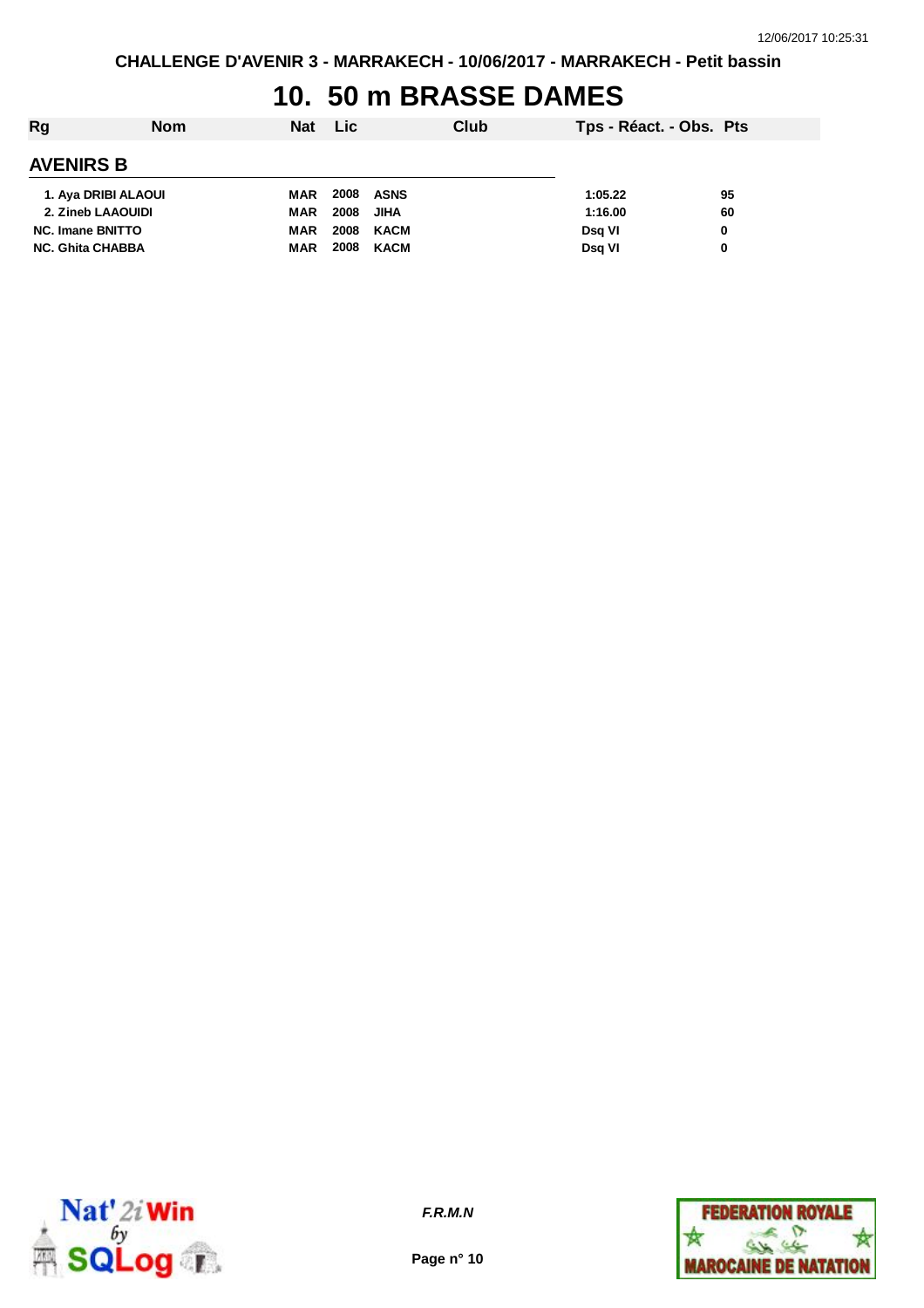#### **11. 50 m BRASSE MESSIEURS**

| Rg                    | <b>Nom</b>                | <b>Nat</b> | <b>Lic</b> | Club          | Tps - Réact. - Obs. Pts |     |
|-----------------------|---------------------------|------------|------------|---------------|-------------------------|-----|
| <b>AVENIRS B</b>      |                           |            |            |               |                         |     |
| 1. Rayane ALIOUI      |                           | <b>MAR</b> | 2008       | <b>ASNS</b>   | 56.13                   | 107 |
| 2. Ilias ZAYANE       |                           | MAR        | 2008       | JIHA          | 58.59                   | 94  |
|                       | 3. Oussama AIT MOULAY     | <b>MAR</b> | 2008       | <b>ASNS</b>   | 58.73                   | 93  |
| 4. Rida SOUHAIB       |                           | <b>MAR</b> | 2008       | <b>CMND</b>   | 1:06.98                 | 63  |
|                       | 5. Ghali ELMANSOURI       | <b>MAR</b> | 2008       | <b>ASNS</b>   | 1:22.19                 | 34  |
|                       | 6. Mohammed Nour TOUJNI   | <b>MAR</b> | 2008       | <b>ASNS</b>   | 1:30.59                 | 25  |
|                       | <b>NC. Othmane HALOUK</b> | <b>MAR</b> | 2008       | <b>ASAMIN</b> | Dsg NI                  | 0   |
|                       | NC. Mohammed Taha CHIHAB  | <b>MAR</b> | 2008       | <b>JIHA</b>   | Dsg NI                  | 0   |
| <b>NC. Nael AKRIM</b> |                           | <b>MAR</b> | 2008       | <b>JIHA</b>   | Dsg NI                  | 0   |



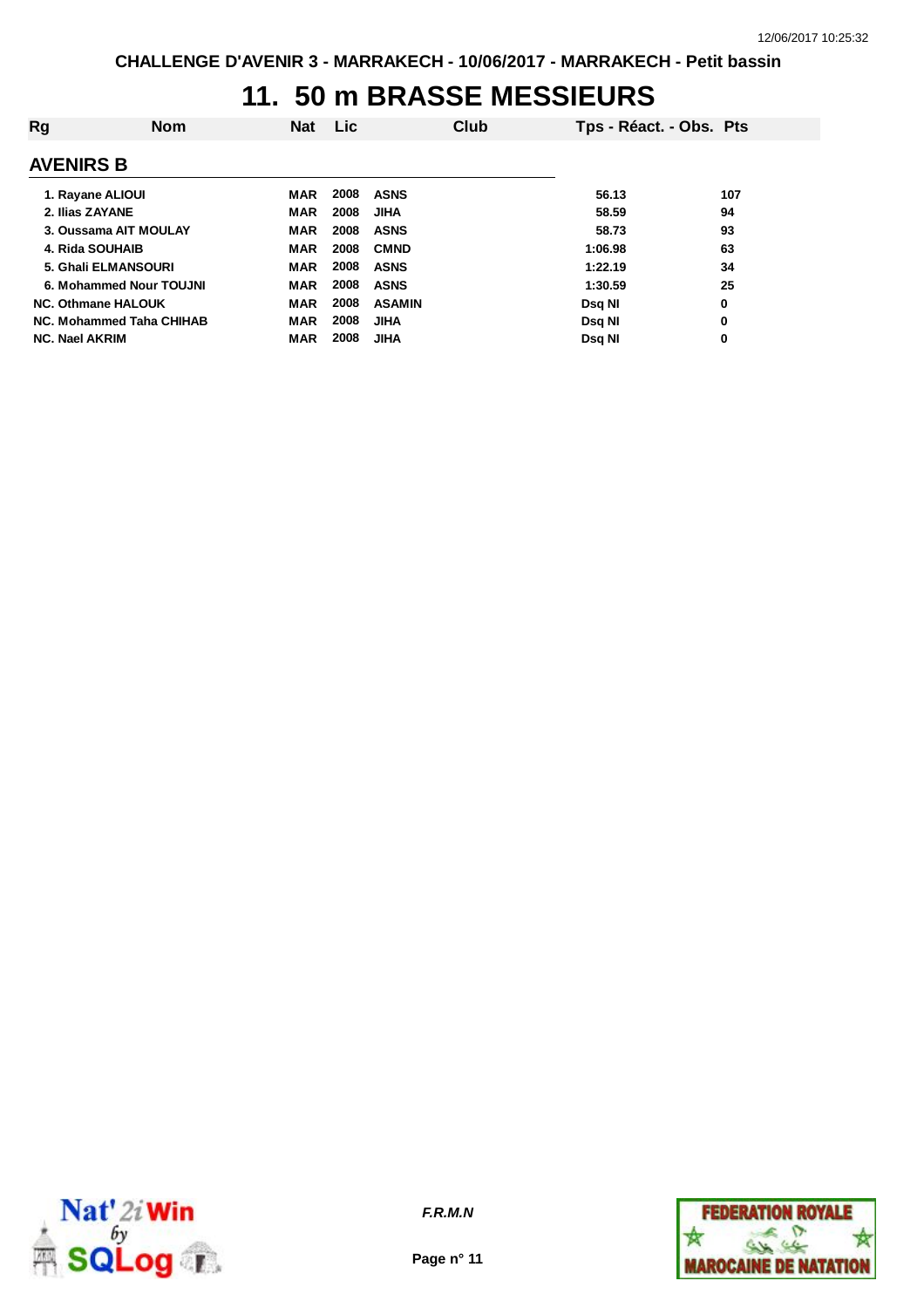### **12. 25 m NAGE LIBRE DAMES**

| Rg               | <b>Nom</b>                 | Nat        | <b>Lic</b> |               | Club | Tps - Réact. - Obs. Pts |   |
|------------------|----------------------------|------------|------------|---------------|------|-------------------------|---|
|                  |                            |            |            |               |      |                         |   |
| <b>AVENIRS A</b> |                            |            |            |               |      |                         |   |
|                  | 1. Manar ELOUSDI           | <b>MAR</b> | 2010       | <b>JIHA</b>   |      | 21.78                   | 0 |
|                  | 2. Lalla Arwa LALAOUI      | <b>MAR</b> | 2009       | <b>JIHA</b>   |      | 24.10                   | 0 |
|                  | 3. Safae SAHMAD            | <b>MAR</b> | 2009       | <b>ASNS</b>   |      | 24.13                   | 0 |
| 4. Aya OUTALEB   |                            | <b>MAR</b> | 2009       | <b>ASAMIN</b> |      | 24.20                   | 0 |
|                  | 5. Marwa EDDOUNNE          | <b>MAR</b> | 2009       | <b>JIHA</b>   |      | 25.06                   | 0 |
|                  | 6. Rihab BELGHERABAL       | <b>MAR</b> | 2009       | <b>JIHA</b>   |      | 26.19                   | 0 |
| 7. Marwa HINDI   |                            | <b>MAR</b> | 2009       | <b>ASAMIN</b> |      | 26.59                   | 0 |
| 8. Kawtar NADIR  |                            | <b>MAR</b> | 2009       | <b>KACM</b>   |      | 28.30                   | 0 |
|                  | 9. Chainez MAHJOUBI        | <b>MAR</b> | 2010       | <b>ASAMIN</b> |      | 29.50                   | 0 |
|                  | 10. Radia BAHMOUCH         | <b>MAR</b> | 2010       | <b>KACM</b>   |      | 34.34                   | 0 |
|                  | 11. Imane ECHEMMAKH        | <b>MAR</b> | 2009       | <b>KACM</b>   |      | 38.36                   | 0 |
|                  | 12. Manar Elhouda FARTAL   | <b>MAR</b> | 2009       | <b>KACM</b>   |      | 39.28                   | 0 |
|                  | 13. Khouloud ELIOUJ        | <b>MAR</b> | 2010       | <b>KACM</b>   |      | 40.47                   | 0 |
|                  | 14. Maryam HRILLY          | <b>MAR</b> | 2010       | <b>JIHA</b>   |      | 41.08                   | 0 |
|                  | <b>NC. Wiam BARCHAH</b>    | <b>MAR</b> | 2009       | <b>JIHA</b>   |      | Frf n.d.                |   |
|                  | <b>NC. Asmae KHECHOUBI</b> | <b>MAR</b> | 2009       | <b>KACM</b>   |      | Frf n.d.                |   |



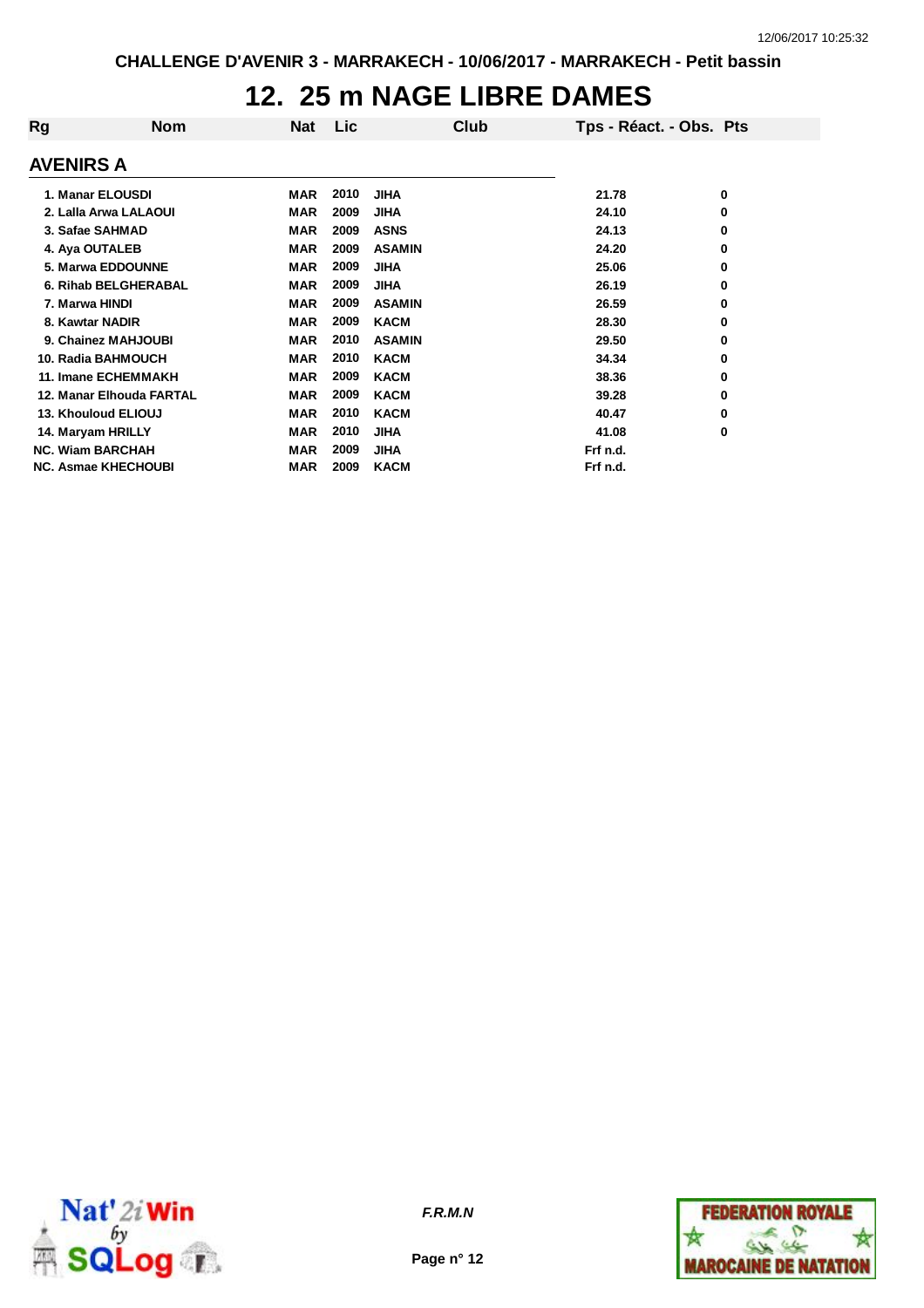### **13. 25 m NAGE LIBRE MESSIEURS**

| Rg                        | <b>Nom</b>                   | <b>Nat</b> | Lic  | <b>Club</b>   | Tps - Réact. - Obs. Pts |   |
|---------------------------|------------------------------|------------|------|---------------|-------------------------|---|
| <b>AVENIRS A</b>          |                              |            |      |               |                         |   |
| 1. Amer ELHAMIL           |                              | <b>MAR</b> | 2009 | <b>JIHA</b>   | 18.88                   | 0 |
| 2. Walid CHAYED           |                              | <b>MAR</b> | 2009 | <b>JIHA</b>   | 19.50                   | 0 |
| 3. Ziad BOUCHIKHA         |                              | <b>MAR</b> | 2009 | <b>CMND</b>   | 20.44                   | 0 |
| 4. Adam NADIR             |                              | <b>MAR</b> | 2009 | <b>KACM</b>   | 21.98                   | 0 |
| 5. Elmehdi ELKHOMSI       |                              | <b>MAR</b> | 2010 | <b>CKM</b>    | 22.56                   | 0 |
| 6. Samy AHNAKACH          |                              | <b>MAR</b> | 2009 | <b>JIHA</b>   | 24.90                   | 0 |
| 7. Ziad LAMZOUGUI         |                              | <b>MAR</b> | 2010 | <b>JIHA</b>   | 26.06                   | 0 |
| 8. Zaid ALIOUI            |                              | <b>MAR</b> | 2010 | <b>ASNS</b>   | 27.41                   | 0 |
| 9. Aamr AKROUD            |                              | <b>MAR</b> | 2009 | <b>ASAMIN</b> | 27.73                   | 0 |
|                           | 10. Jad Imrane OURTANE       | <b>MAR</b> | 2010 | <b>CMND</b>   | 28.00                   | 0 |
| 11. Othman HAFID          |                              | <b>MAR</b> | 2009 | <b>KACM</b>   | 28.06                   | 0 |
| <b>12. Idriss LALAOUI</b> |                              | <b>MAR</b> | 2010 | <b>JIHA</b>   | 29.04                   | 0 |
|                           | 13. Rida ERROUKHOU           | <b>MAR</b> | 2009 | <b>ASAMIN</b> | 29.08                   | 0 |
|                           | <b>14. Abdollah LALAOUI</b>  | <b>MAR</b> | 2010 | <b>JIHA</b>   | 29.13                   | 0 |
| <b>15. Yanis SABILE</b>   |                              | <b>MAR</b> | 2009 | <b>KACM</b>   | 30.78                   | 0 |
| 16. Ali HAFID             |                              | <b>MAR</b> | 2009 | <b>KACM</b>   | 33.33                   | 0 |
|                           | 17. Mohamed Ali EL HAKOUMI   | <b>MAR</b> | 2009 | <b>KACM</b>   | 35.22                   | 0 |
| 18. Aymane AMOTFI         |                              | <b>MAR</b> | 2010 | <b>KACM</b>   | 36.34                   | 0 |
|                           | <b>NC. Abdollah MESAOUDI</b> | <b>MAR</b> | 2009 | <b>JIHA</b>   | Frf n.d.                |   |
| NC. Rayane LAARIBYA       |                              | <b>MAR</b> | 2009 | <b>JIHA</b>   | Frf n.d.                |   |
| <b>NC. Imam DAOUAH</b>    |                              | <b>MAR</b> | 2010 | <b>ASAMIN</b> | Abandon                 | 0 |





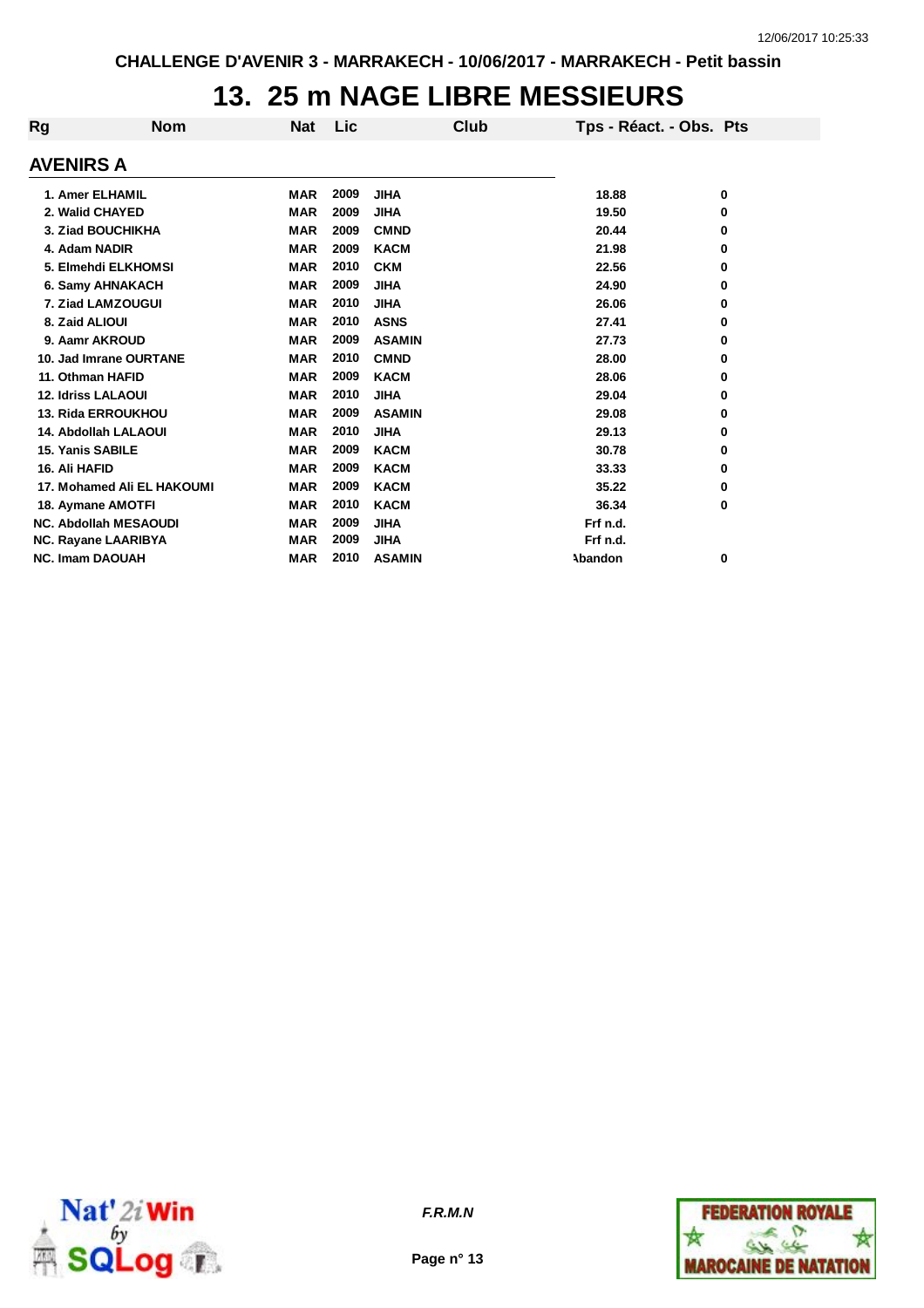### **14. 50 m NAGE LIBRE DAMES**

| Rg                         | <b>Nom</b> | <b>Nat</b> | Lic  | Club          | Tps - Réact. - Obs. Pts |     |
|----------------------------|------------|------------|------|---------------|-------------------------|-----|
| <b>AVENIRS B</b>           |            |            |      |               |                         |     |
| 1. Nohaila LAKHOUIL        |            | MAR        | 2008 | <b>JIHA</b>   | 49.41                   | 110 |
| 2. Nour Elyakout JAMIM     |            | <b>MAR</b> | 2008 | <b>JIHA</b>   | 50.12                   | 106 |
| 3. Zineb LAAOUIDI          |            | <b>MAR</b> | 2008 | <b>JIHA</b>   | 50.56                   | 103 |
| 4. Aya DRIBI ALAOUI        |            | <b>MAR</b> | 2008 | <b>ASNS</b>   | 51.08                   | 100 |
| 5. Marwa KHALIL            |            | <b>MAR</b> | 2008 | <b>JIHA</b>   | 51.95                   | 95  |
| 6. Youmna OUNACEUR         |            | <b>MAR</b> | 2008 | <b>CMND</b>   | 52.75                   | 91  |
| 7. Ghita JAABARI           |            | <b>MAR</b> | 2008 | <b>JIHA</b>   | 54.95                   | 80  |
| 8. Yasmine ED DRIEF        |            | <b>MAR</b> | 2008 | <b>KACM</b>   | 56.27                   | 75  |
| 9. Inasse BENLAMINE        |            | <b>MAR</b> | 2008 | <b>ASNS</b>   | 56.88                   | 72  |
| 10. Ibtissam BOURAS        |            | <b>MAR</b> | 2008 | <b>ASAMIN</b> | 59.98                   | 61  |
| 11. Kenza KANOUN           |            | <b>MAR</b> | 2008 | <b>ASAMIN</b> | 1:00.75                 | 59  |
| 12. Hiba JELLOULI          |            | <b>MAR</b> | 2008 | <b>JIHA</b>   | 1:07.34                 | 43  |
| <b>13. Maroua ENNACHAT</b> |            | <b>MAR</b> | 2008 | <b>KACM</b>   | 1:10.84                 | 37  |